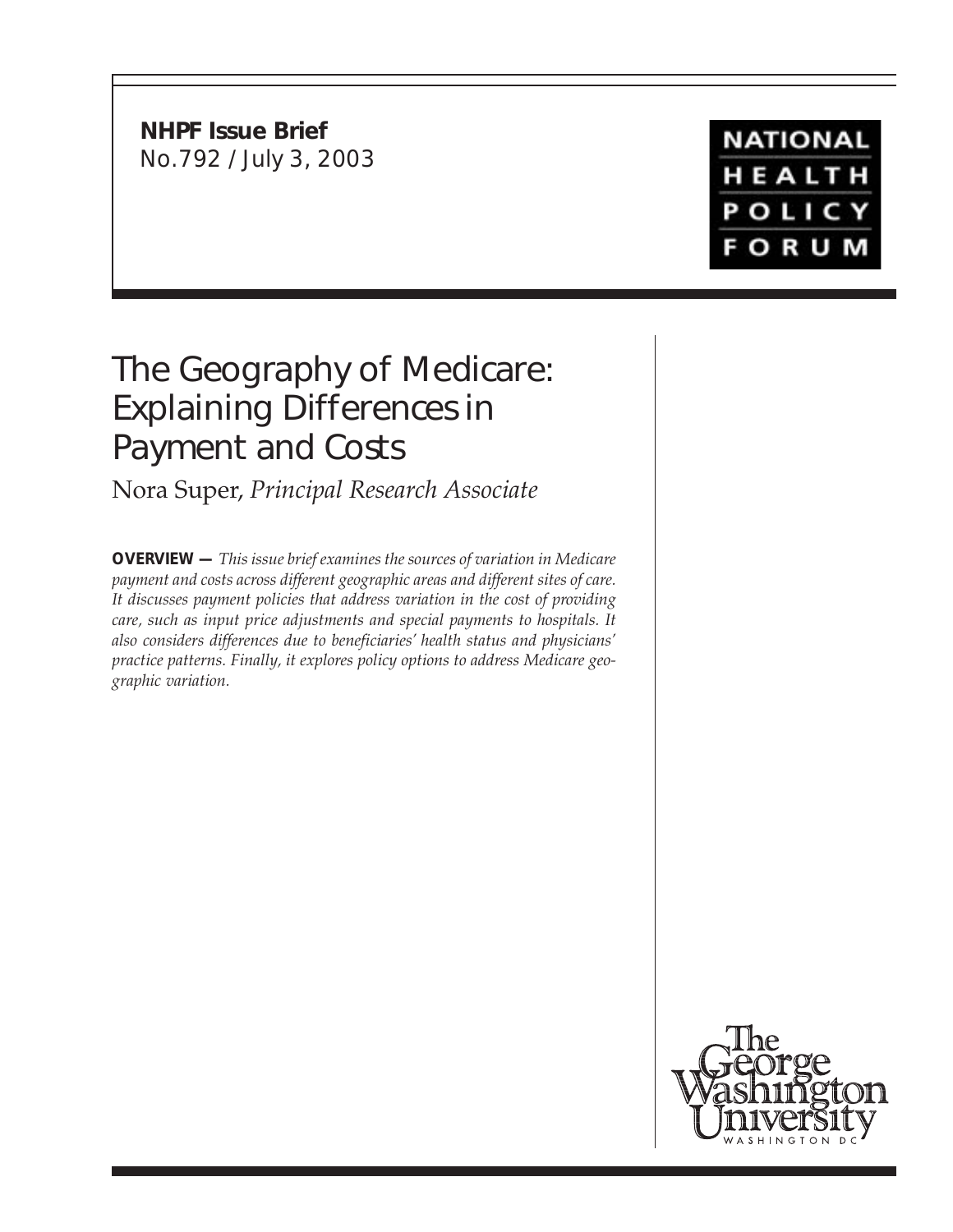# The Geography of Medicare: Explaining Differences in Payment and Costs

As a national program, Medicare serves a large and diverse population. Across the United States, the utilization, costs, and quality of health care vary widely. Much of this variation seems to be specific to certain regions of the country, where the differences in what Medicare pays per beneficiary can be more than twofold among states or even among counties within the same state.

Geographic variations in Medicare spending are as old as the program itself, although policymakers have recently begun to question the equity of wide discrepancies in a national program. In 2000, spending per beneficiary in the traditional fee-for-service Medicare program ranged from about \$3,500 in Santa Fe, New Mexico, to \$5,360 in Las Vegas, Nevada, to almost \$9,200 in Miami, Florida.<sup>1</sup>

Because Medicare makes no real distinction between good and poor health care when paying for services, it can be difficult to sort out just exactly what the program receives for increased spending. Policymakers in lowspending regions argue that they are not receiving their fair share. They believe these low-spending regions are penalized for providing more efficient care and because they receive lower reimbursement based on Medicare's payment formulas. Rural areas, in particular, have argued that their low payment rates have made it difficult to attract physicians or keep smaller hospitals afloat. On the other hand, urban areas typically do have to pay higher prices for wages and rents—factors considered in devising payment rates. High-spending regions generally have higher concentrations of teaching hospitals and poor residents, which increase expenditures. And some higher-spending regions have residents in poorer health who cost more to treat. Nonetheless, research shows that much of the difference in spending is related more to physicians' practice styles and consumer expectations than to differences in beneficiaries' health status. Additionally, numerous studies suggest that substantially higher per capita spending results in no positive difference in quality, access, or even patient satisfaction with care.

Several proposals have been put forward to address these variations in spending and payment. Both the House and Senate versions of the Medicare prescription drug bills would change the way Medicare pays hospitals and physicians in rural areas, making their compensation more "equitable." The Senate bill also contains provisions to establish demonstration

#### **National Health Policy Forum**

2131 K Street NW, Suite 500 Washington DC 20037 202/872-1390 202/862-9837 [fax] nhpf@gwu.edu [e-mail] www.nhpf.org [web]

**Judith Miller Jones** *Director*

**Judith D. Moore** *Co-Director*

**Sally Coberly**  *Deputy Director*

**Michele Black** *Publications Director*

**NHPF** is a nonpartisan education and information exchange for federal health policymakers.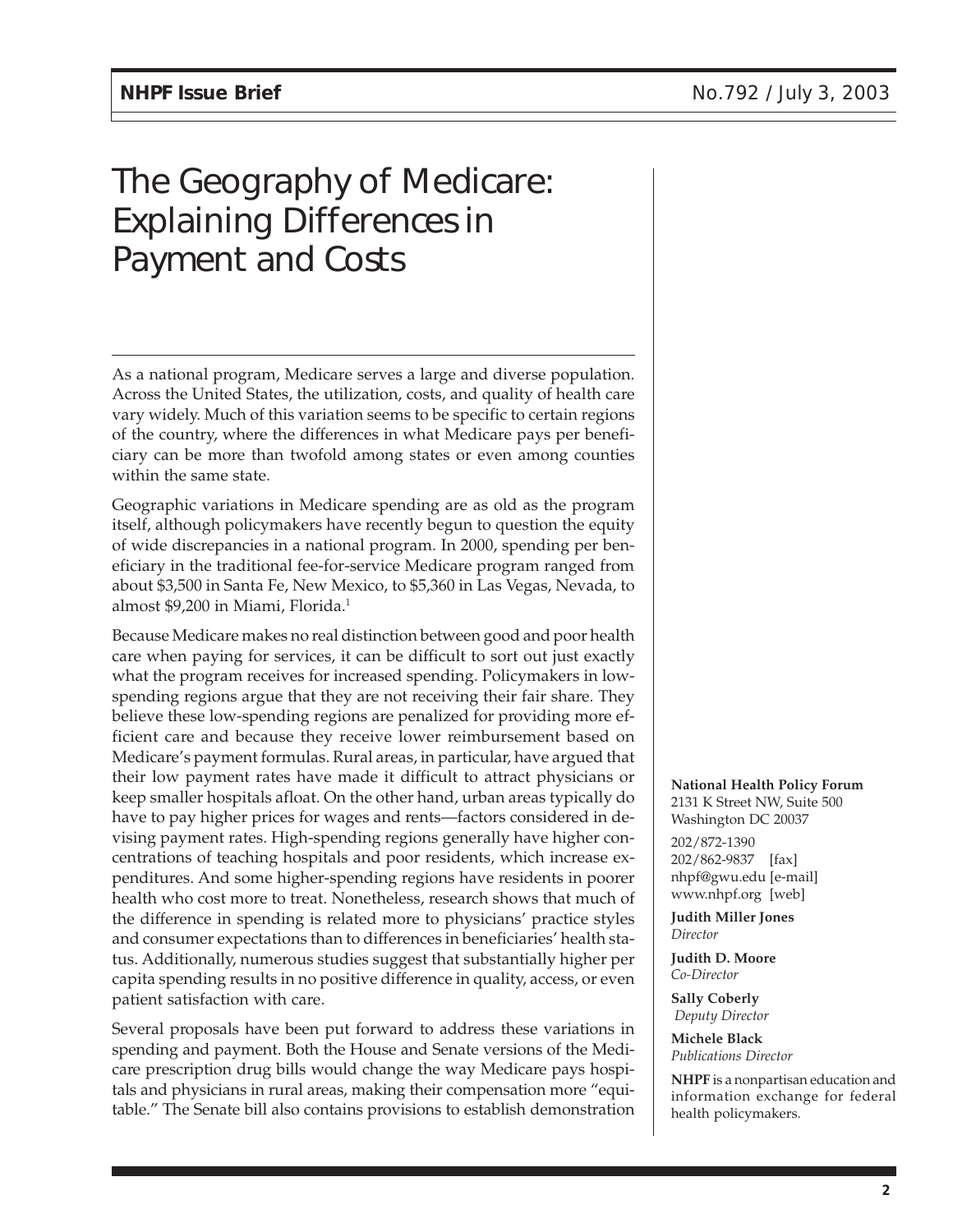projects that would, among other things, "reduce scientific uncertainty in the delivery of care through the examination of variations in the utilization and allocation of services."2 Both public and private efforts seem to be coalescing around a desire to "pay for performance," where Medicare (and private payers) could reward high-quality physician practices, hospitals, and integrated health delivery systems that meet performance goals. To assess the merits of these proposals, a better understanding of the underlying reasons for these geographic variations seems warranted.

# **REGIONAL VARIATIONS IN MEDICARE: AN OVERVIEW**

Medicare spending per beneficiary varies tremendously across the nation, with Miami and Santa Fe representing the highest and lowest, respectively, at the metropolitan statistical area (MSA) level. At the state level, wide variations persist, from a low of \$3,800 in Hawaii to as high as \$6,700 in Louisiana and \$7,200 in the District of Columbia. In 2000 the national average was \$5,360 per beneficiary in the traditional fee-forservice program.<sup>3</sup>

The demand for and delivery of different types of care also vary considerably by geographic region. For example, the use of hospital services is more prevalent in the Northeast than in the West. In addition, the use of home health services differs significantly by area. In 1999 Medicare beneficiaries in the South who used home health services received 54 visits, on average, while beneficiaries in the Midwest received 32, on average.4 The use of skilled nursing facility and outpatient services also varies dramatically between regions.

Because Medicare payments for the same procedure often differ across sites of care, *where* a service is performed can greatly affect how much it costs. For example, payments for endoscopic procedures performed in a physician's office are significantly higher than payments for the same procedures done in a health care facility.<sup>5</sup> In some areas of the country, it is much more common to use an inpatient hospital setting to treat a particular condition than to use an outpatient setting such as an ambulatory surgical center. These differences are reflected in cost and payment variations across the country.

In its most recent report to Congress, the Medicare Payment Advisory Commission (MedPAC) concluded that about 40 percent of the variation in per beneficiary Medicare spending is attributable to differences in health status, input prices, and special payments to hospitals (for example, indirect medical education payments). The remaining 60 percent of variation results from differences in the quantity and mix of services used, due to practice patterns, propensity to use care, and other factors.<sup>6</sup>

#### **Medicare Spending per Beneficiary, 2000: Highs & Lows**

#### **Highest**

*Source: Centers for Medicare and Medicaid Services*

*Note: Based on metropolitan statistical areas. Numbers are rounded.*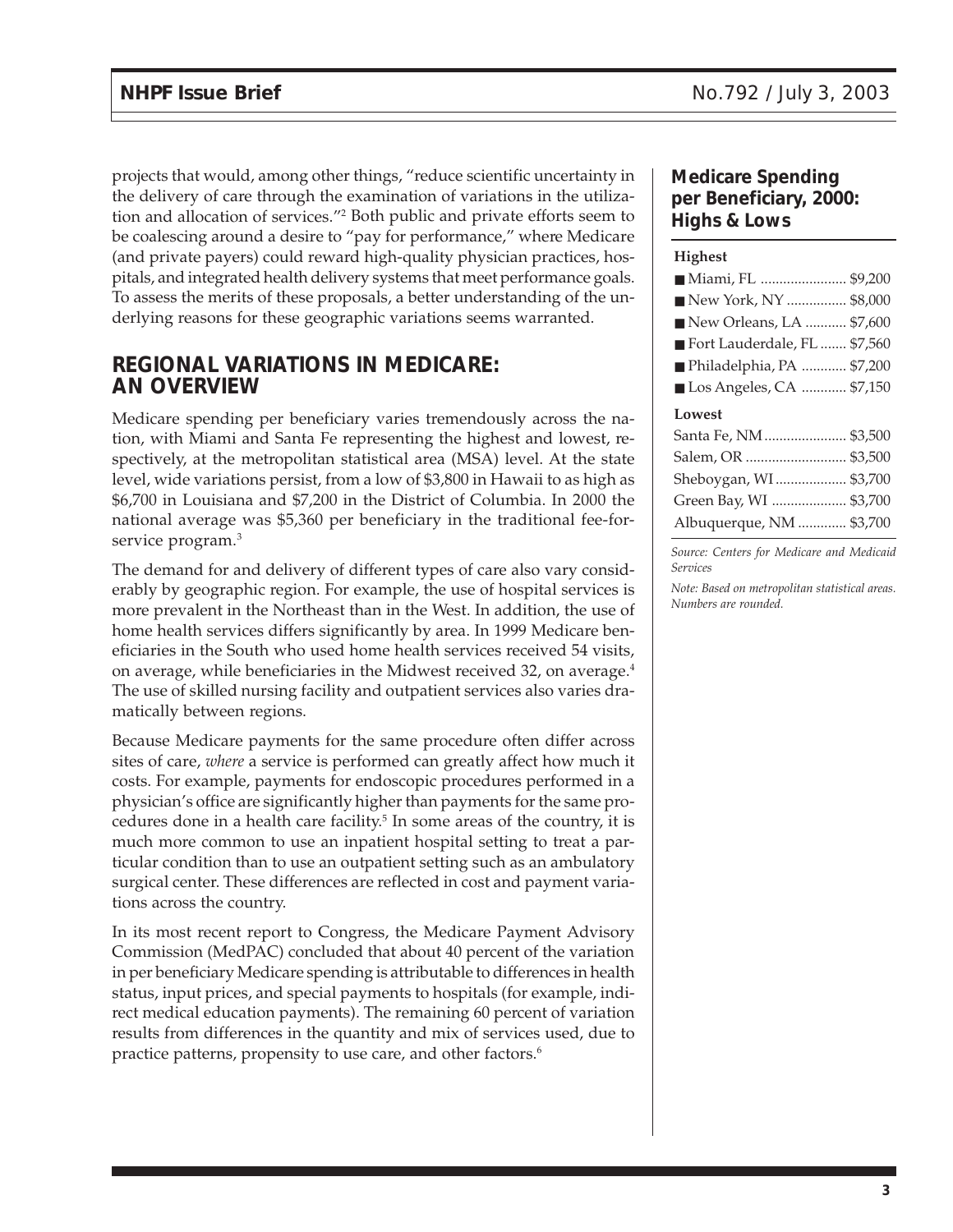# **HEALTH STATUS**

Numerous studies have documented that use of health services is strongly related to health status. Data from the Medicare Current Beneficiary Survey show that those who report fair or poor health status are much more likely to be hospitalized and use outpatient and physician services than beneficiaries in excellent or good health. The prevalence of serious chronic conditions is greater among high-cost beneficiaries. A recent analysis of Medicare spending found that, of the beneficiaries in the top 5 percent of spending, 35 percent suffered from diabetes, 47 percent from congestive heart failure, and 20 percent from cognitive impairment. In contrast, of beneficiaries in the bottom 40 percent of spending, 14 percent had diabetes, 9 percent congestive heart failure, and 5 percent cognitive impairment.7

State-to-state variation in the prevalence of chronic conditions has been documented by the Centers for Disease Control and Prevention (CDC).<sup>8</sup> Socioeconomic factors (for example, age, education, employment status, poverty), lifestyle behaviors (such as lack of physical activity, alcohol intake), and social environment (for example, educational and economic opportunities) have been shown to be correlated with the prevalence of chronic disease. A low level of education, for example, is highly correlated with the prevalence of many health risk factors (such as lack of physical activity and cigarette smoking). Such interrelated variables make it difficult to separate the effects of socioeconomic factors from health status and indeed from geographic variations in general. Nonetheless, CDC mortality rates show clear patterns in the outcomes of specific diseases in certain states. For example, death rates from cardiovascular diseases are disproportionately high in the southern states, while death rates from colorectal cancer are higher in the Rust-Belt states.<sup>9</sup>

Health status differs between urban and rural populations as well.<sup>10</sup> A larger percentage of the rural population (13 percent) than the urban population (9 percent) reports fair to poor health. Risky health behaviors seem to be somewhat more common among adults in rural areas. For example, rural residents are more likely to be overweight or obese and to abstain from regular exercise. Within the Medicare program, rural beneficiaries appear to have somewhat poorer health status, but this is not true in every region in the country.<sup>11</sup>

# **PAYMENT POLICIES**

A significant portion of geographic variation in Medicare spending reflects deliberate efforts by policymakers to allocate resources equitably. On a nearly annual basis, Congress and the Centers for Medicare and Medicaid Services (CMS) fine-tune Medicare's administered pricing system to meet specific policy goals. At times, the focus is on more evenly distributing payment across the country based on national averages. At

#### **Discharges per 1,000 Medicare Enrollees, Selected States, 1999**

| ■ Louisiana  470     |  |
|----------------------|--|
| ■ Massachusetts  368 |  |
|                      |  |
|                      |  |
|                      |  |
|                      |  |
|                      |  |
| ■ United States  370 |  |

*Source: Centers for Medicare and Medicaid Services,* Health Care Financing Review: Medicare and Medicaid Statistical Supplement, 2001*.*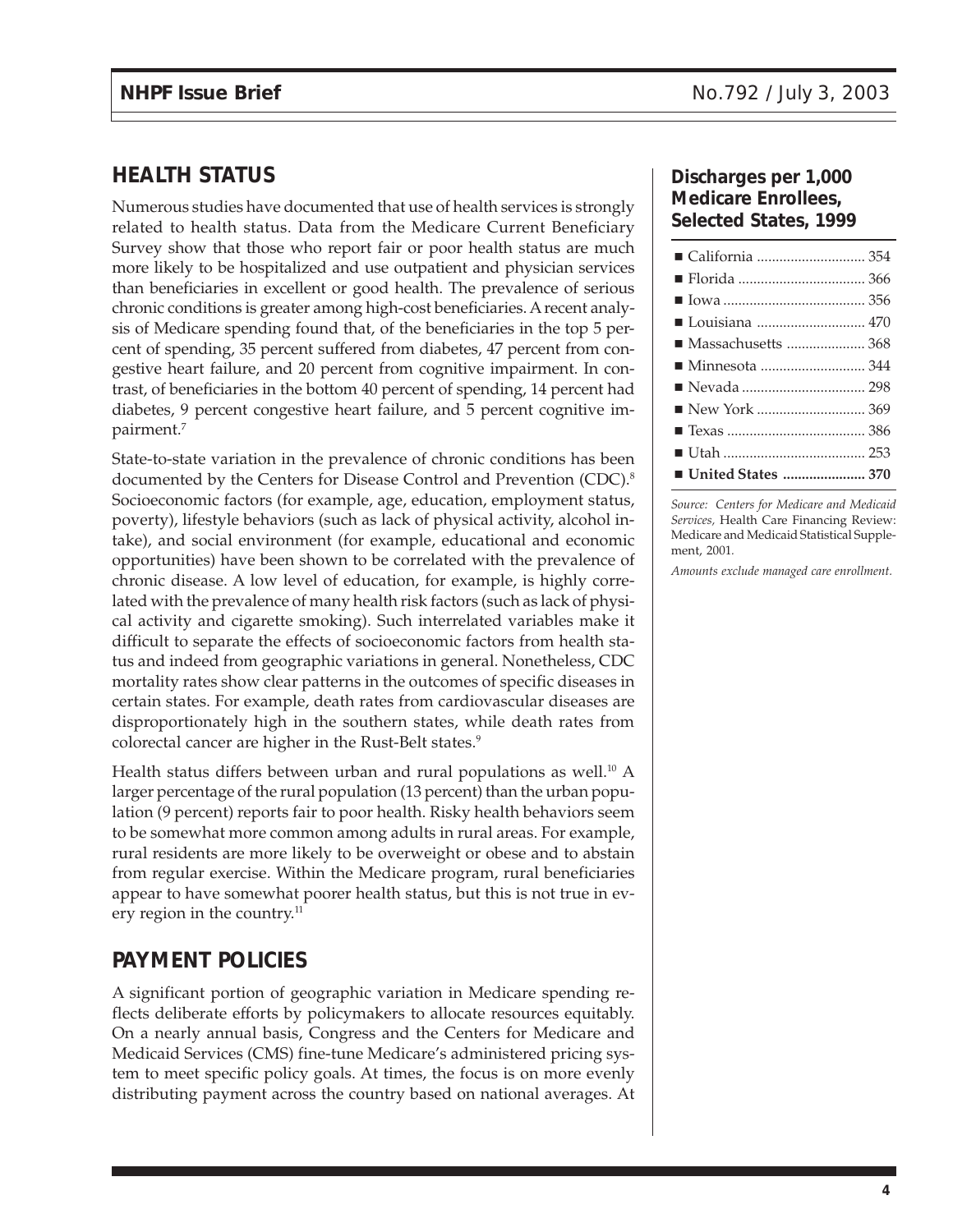others, policymakers seek to achieve alternative objectives, such as training physicians or improving access for poor or rural populations.

#### **Input Price Adjustments**

Medicare pays for services and products delivered by over one million providers in hundreds of markets across the nation. Prior to 1984, Medicare paid providers on a cost basis, reimbursing hospitals and other facilities for their incurred costs and physicians for the charges they billed. Today, under the traditional fee-for-service program, Medicare sets predetermined amounts for the majority of Medicare providers and for most covered services.

The adoption of the inpatient prospective payment system (PPS) in 1984 represented Congress' first attempt to pay equivalent prices and rates across all regions for Medicare services. As a result of the Balanced Budget Act of 1997 (BBA), prospective payment systems are now in place for services furnished by rehabilitation facilities, skilled nursing facilities, home health agencies, hospital outpatient department services, long-termcare hospitals, and psychiatric hospitals. Under each PPS, Medicare sets national base payment rates for each delivery setting, which represents the amount Medicare would pay for an average unit of service in a market with national average input prices.<sup>12</sup> Recognizing that the costs of providing care differ across geographic areas, Medicare's payment systems adjust for local market conditions, using measures such as the area wage index (for hospitals and other facilities) and geographic practice cost indexes (for physicians).

**Wage Index —** Most Medicare prospective systems use a version of the hospital wage index to account for geographic variation in labor costs. The wage index compares the average hourly wage for hospital workers in each MSA or statewide rural area against the national average. Medicare applies a wage index adjustment to a portion of the prospective payment system—raising payments in high-wage markets and lowering them in low-wage markets—to account for differences among markets in the wages providers must pay.

Medicare uses a classification system developed by the Office of Management and Budget (OMB) to define its geographic areas for the labor cost adjustment.13 Each MSA is considered a single labor market and all areas outside of metropolitan areas in each state are treated as a single labor market. In general, hospitals in nonmetropolitan areas receive lower Medicare payments because they pay lower wages.

A recent analysis by the General Accounting Office (GAO) determined that the geographic areas used to define labor markets are too large in many instances.14 There can be significant differences in average wages across parts of nonmetropolitan areas of each state. For example, Medicare payments in 2001 for all hospitals in the nonmetropolitan area of Washington were adjusted based on the average wage of \$22.71 per hour.

#### **Home Health Visits per Person Served, Selected States, 1999**

| ■ United States  42 |  |
|---------------------|--|

*Source: Centers for Medicare and Medicaid Services,* Health Care Financing Review: Medicare and Medicaid Statistical Supplement, 2001*.*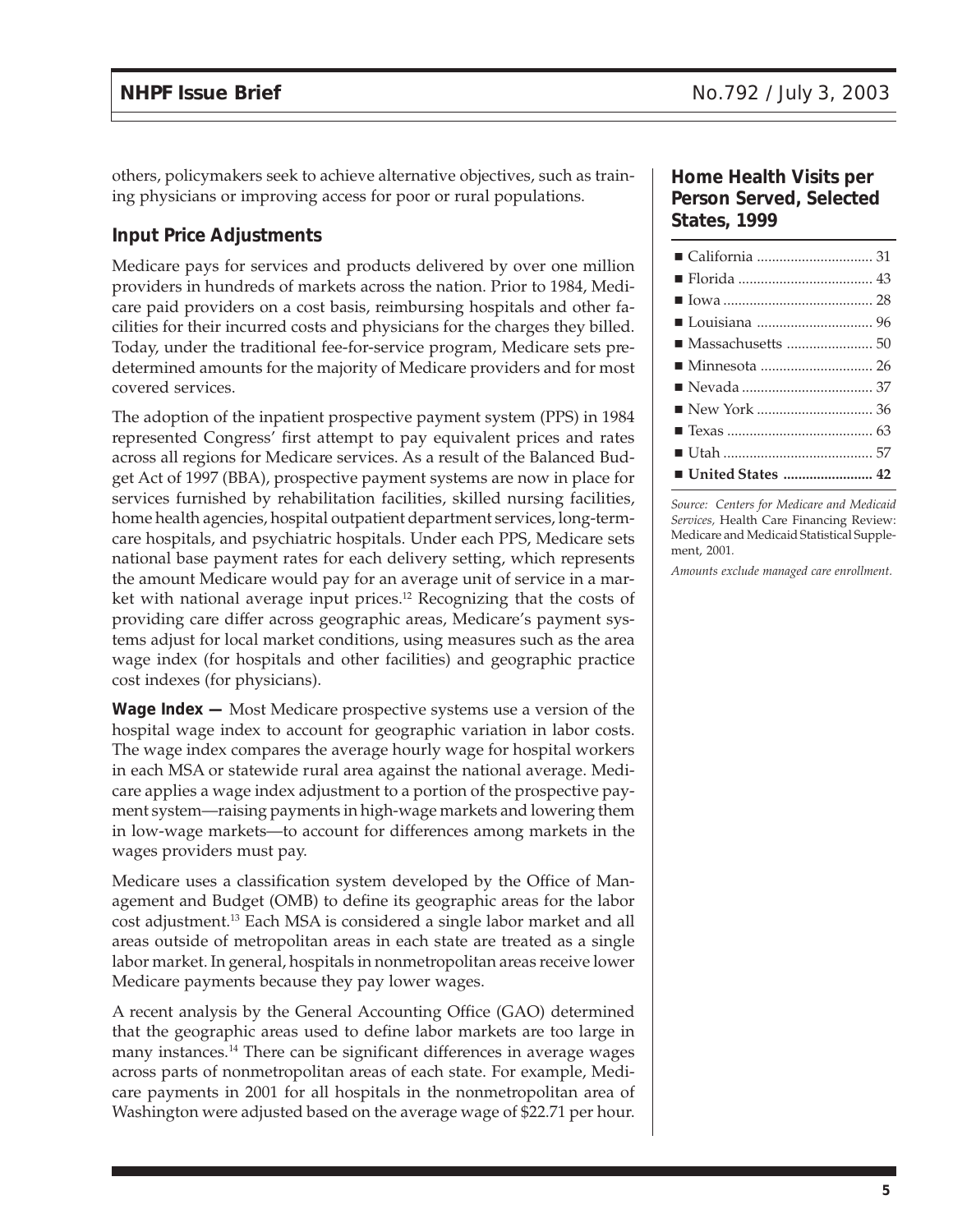Yet, nonmetropolitan hospitals in the western part of the state had average wages of \$24.23 per hour, and wages in the central and eastern parts of the state averaged \$21.15 per hour, or 13 percent lower than hospitals in the western part of the state.15

The wage index has been criticized by providers in low-wage areas as being unfair and inaccurate. They argue that it does not appropriately account for differences among areas in the types of workers employed. It rewards, for example, hospitals that choose to use a greater percentage of registered nurses. Congress has mandated the collection of occupation mix data to address this issue in the future.

Under existing rules, hospitals, particularly ones located near the edge of urban areas, continuously try to reclassify to higher-wage areas. Because of budget neutrality requirements, geographic reclassification reduces payments to hospitals that do not reclassify. Also, the payment formula has been criticized for adjusting cost components that are not locally purchased. Rural health care advocates, in particular, have argued that the current share attributed to labor costs overstates the percentage of costs that rural hospitals devote to wages and other locally purchased inputs. MedPAC, on the other hand, has stated that the wage index overstates the labor share in urban areas and that it is approximately correct in rural areas.16 Several proposals pending in Congress would reduce the importance of the wage index in determining a hospital's total Medicare reimbursement by lowering the current labor-related share from 71 percent to 62 percent. Some proposals would also create a wage index floor for the areas with the very lowest wage indexes.

**Geographic Practice Cost Indexes —** Under Medicare's physician fee schedule, measures known as geographic practice cost indexes (GPCIs) are used to adjust payment rates to reflect differences in the price of local inputs. GPCIs have also been the subject of recent congressional scrutiny, especially among members representing rural districts.

Medicare's physician fee schedule, implemented in 1992, was designed to slow growth in spending and to reduce wide discrepancies in payments between primary care physicians and specialists and among providers in different geographical areas. Under the fee schedule, each physician service (for example, surgery, office visit) is given a weight that measures its relative cost. The weights, known as relative-value units, have three components:

- Physician work (time, skill, training).
- Practice expense (rent, utilities, equipment, supplies, staff salaries).
- Professional liability insurance expense.

There are three GPCIs—one corresponding to each component of the relative-value scale. To come up with the fee for a particular service code, the three GPCIs are calculated and then applied to rates for each of 89 payment areas.

#### **Hospital Outpatient Services per 1,000 Medicare Enrollees, Selected States, 1999**

| Massachusetts  779 |  |
|--------------------|--|
|                    |  |
|                    |  |
|                    |  |
| ■ California  599  |  |

*Source: Centers for Medicare and Medicaid Services,* Health Care Financing Review: Medicare and Medicaid Statistical Supplement, 2001*.*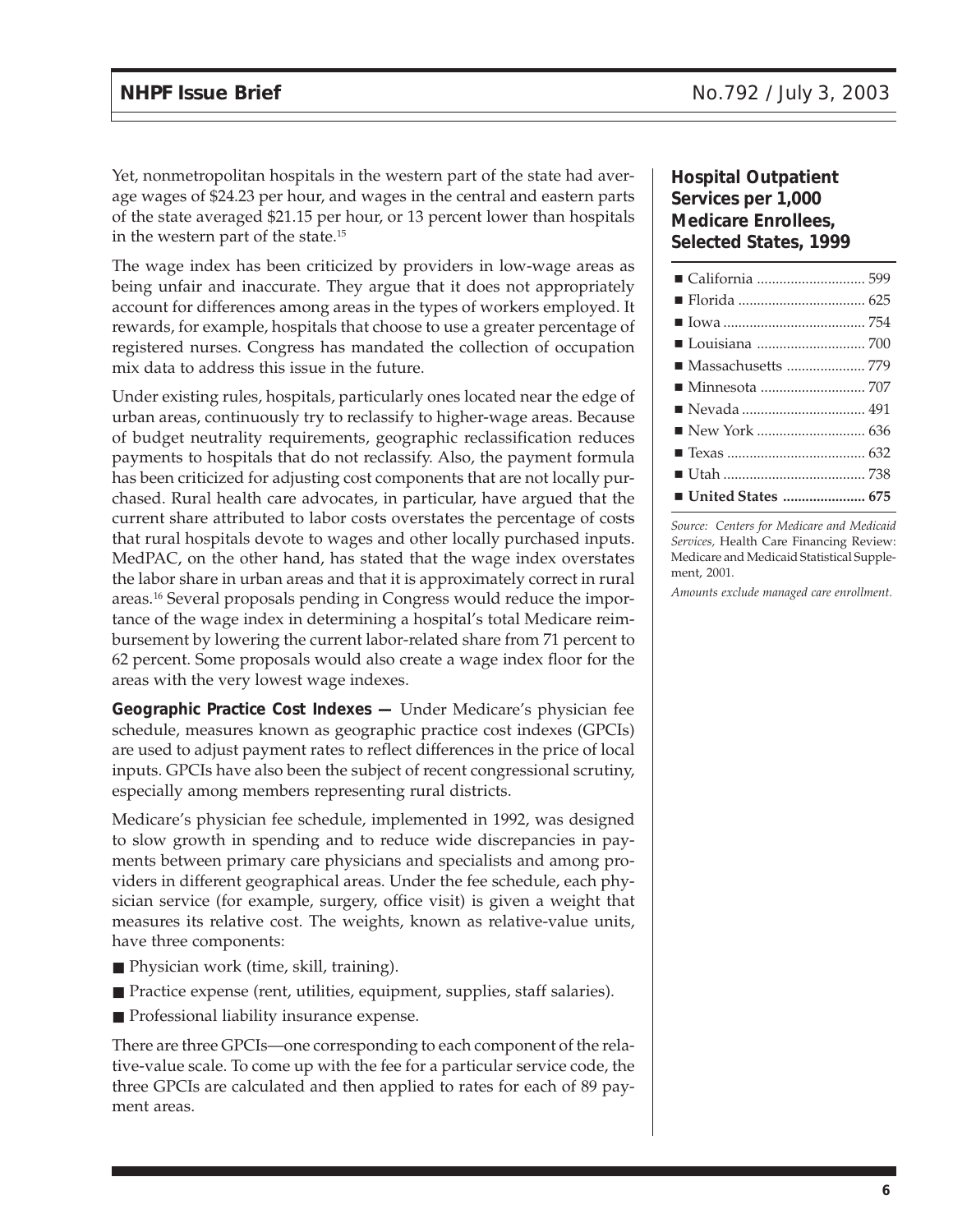The GPCI for physician work, in particular, has come under fire because critics say the underlying data are outdated and flawed. The GPCI is based on a sample of median hourly earnings of six professional categories (for example, lawyers and engineers). Since some physicians earn most of their income from Medicare, physician earnings are not used in the index because they would be affected by Medicare's existing geographic adjustments, according to GAO testimony.<sup>17</sup>

Congressional critics have declared that "physicians should not be compensated for their time differently based on where they live."18 Moreover, physicians in rural areas argue that they are paid less than physicians in more densely populated areas, even though it can cost as much or even more to provide medical services in rural areas. Several proposals are currently pending in Congress that would alter the GPCIs or establish a floor for all localities.

However, analysts note that, by law, the physician work GPCI reflects only 25 percent of the national variation in the earnings of professionals. "If the work GPCI was based solely on the median earnings in each area, physician payments would likely increase in large metropolitan areas and decrease in rural areas," according to GAO.<sup>19</sup> Alternatively, if the physician work component were not adjusted for local conditions, payments would increase in rural areas.

**Special Payments to Hospitals —** Medicare also makes special adjustments to hospitals to compensate for costs associated with certain missions beyond caring for individual patients. Because different regions of the country may have more or fewer of these types of hospitals, these special payments are reflected in the geographic variation in Medicare expenditures.

Teaching hospitals receive additional payments from Medicare to account for costs associated with training medical residents. The size of the adjustment depends on the hospital's teaching intensity, as measured by the number of residents per bed. Hospitals that serve a disproportionate share (DSH) of low-income Medicare and Medicaid patients also receive additional Medicare payments. These DSH payments are intended to partially offset revenue losses from furnishing uncompensated care. The DSH adjustment is based on nine different formulas and depends on urban or rural location, number of acute care beds, and other hospital characteristics.<sup>20</sup>

To preserve access in rural communities, significant health policy activity has centered on Medicare payment of rural providers. Over the years, Congress has enacted several policies that provide special payments to certain types of rural hospitals, including the following:

- Geographically reclassified hospitals.
- Rural referral centers.
- Sole community hospitals.
- Small rural Medicare-dependent hospitals.

#### **Skilled Nursing Facility Users per 1,000 Medicare Enrollees, Selected States, 1999**

| United States  45 |  |
|-------------------|--|

*Source: Centers for Medicare and Medicaid Services,* Health Care Financing Review: Medicare and Medicaid Statistical Supplement, 2001*.*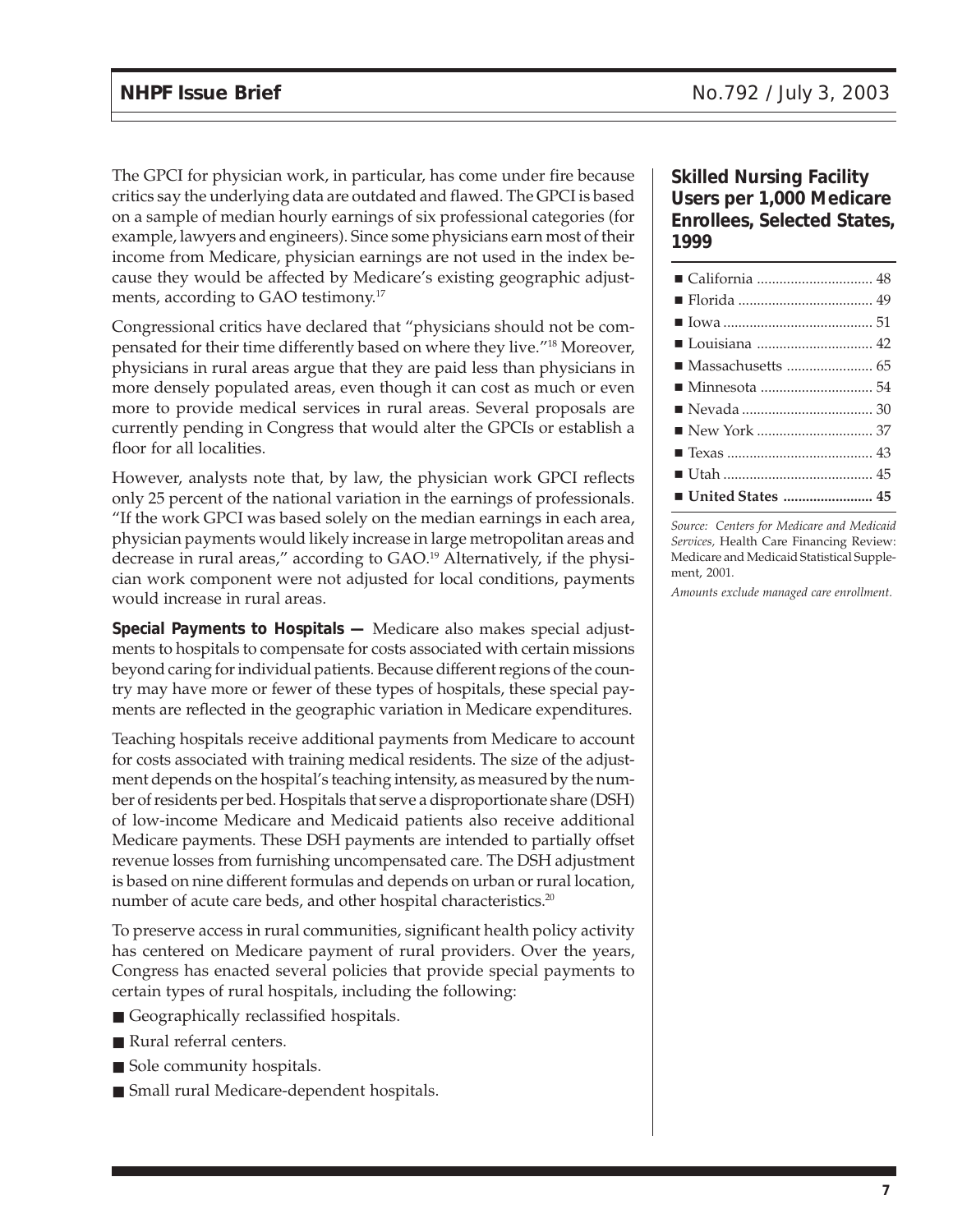- Critical access hospitals.
- Swing beds.<sup>21</sup>

Proposals currently pending in Congress would further increase payments to rural hospitals. Under the inpatient PPS, Medicare sets two standardized payment amounts: one for large urban areas—MSAs with a population of one million or more—and one for all other urban and rural areas. Several legislative initiatives would raise the base payment rate for rural and other urban areas to that of large urban areas. Other bills would help hospitals with a small volume of Medicare discharges and increase Medicare DSH payments for rural hospitals.

#### **Medicare+Choice**

In many ways, the advent and eventual decline of the Medicare+Choice (M+C) program made geographic differences in Medicare spending more visible as a national issue. M+C payment rates have historically been linked to fee-for-service spending at a county-specific level. Because of wide variation in spending patterns, payment rates were also widely divergent. As a result, Medicare beneficiaries who lived in high-payment areas were offered plans with extra benefits (such as prescription drug coverage) at little or no extra cost. But in low-payment areas, enrollees had to pay substantial out-of-pocket costs for benefits beyond the basic benefit package, if they were offered a managed care option at all.

In an effort to reduce inequities across counties, Congress, through the BBA and subsequent legislation, changed the way M+C plans are paid. To increase payments in low-expenditure areas (and attract managed care to rural areas), the BBA established floor payments. Increases to plans in high-expenditure areas were generally limited to 2 percent over the previous year's rate.<sup>22</sup> As a result, extra benefits offered in these areas have been substantially reduced and enrollment in M+C plans has declined.

Despite payment changes designed to reduce the urban/rural disparity, large discrepancies still exist between what Medicare beneficiaries in urban areas and their rural counterparts can receive. In 2001 nearly 96 percent of beneficiaries living in a "center-city" county were being offered at least one coordinated care plan under M+C, compared with only 22 percent of those who live in nonmetropolitan areas. Prescription drug benefits were also more readily available to urban beneficiaries, with 43 percent being offered an annual drug benefit of more than \$1,000, compared with only 3 percent of those residing in a nonmetropolitan, MSAadjacent county.<sup>23</sup>

The experience with M+C suggests that correcting the imbalance between high-expenditure and low-expenditure regions is complicated and fraught with unintended consequences. A variety of factors (such as reduced feefor-service spending and a managed care backlash) contributed to M+C's lack of success. Nonetheless, a central goal of M+C payment policies—to **M+C payment rates have historically been linked to fee-for-service spending at a countyspecific level.**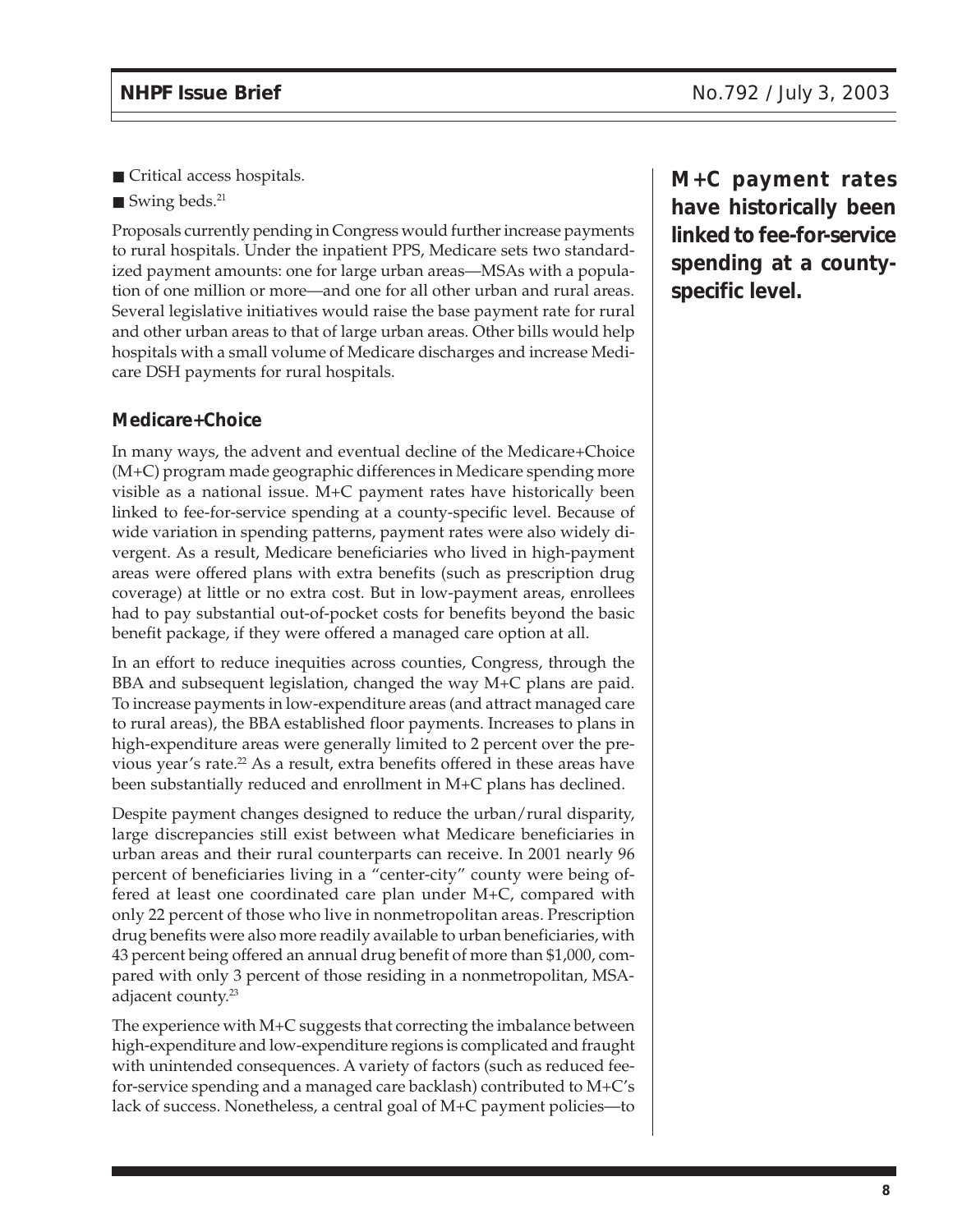increase managed care participation in underserved areas—has not been achieved. Indeed, the program has faltered where it once thrived. As a result, policymakers are left, once again, to grapple with the best way to tackle geographic inequity.

# **SERVICE USE AND INTENSITY**

While certain Medicare payment policies and differences in health status among populations contribute to geographic variations in Medicare spending, most of the empirical research has concluded that these disparities appear to be more related to service use and the intensity of care provided.

For over three decades, John Wennberg and colleagues at Dartmouth Medical School have studied geographic variations in Medicare spending and disparities in clinical practice.<sup>24</sup> Through their research, they have documented remarkable differences in how Americans use health care resources, as well as how the local supply of resources influences their rates of use. In brief, the kind of health care a beneficiary receives can depend very much on where the beneficiary happens to live.

The Dartmouth Atlas Project documents that Medicare spending varies widely according to where seniors live, even after controlling for differences in age, sex, race, pricing differences, and health status. In its work, the project highlights three categories of care:

■ Effective care—services of proven benefit that all patients with a specific clinical indication should receive.

■ Preference-sensitive care—treatments with multiple options involving tradeoffs of risks and benefits, where patients' preferences should determine the choice of treatment.

■ Supply-sensitive services—everyday services such as physician visits, the use of diagnostic tests, and the frequency of specialist consultation and hospital stays.

Practice patterns differ extensively in the use of low-cost, effective care, as well as in the use of expensive, preference-sensitive options. For example, among heart attack patients whose conditions were ideally suited to the administration of beta-blockers (inexpensive drugs used to prevent future attacks), those who actually received the needed drug ranged from 5 percent to 92 percent across many regions in the country. Preference-sensitive treatments, such as cardiac bypass surgery, exhibit about a fourfold range of variation, from three per thousand in Albuquerque, New Mexico, to more than eleven per thousand in Redding, California.25

Variations in supply-sensitive services are particularly important because (*a*) regional differences in spending are largely due to differences in the use of these services; and (*b*) there has been remarkably little research on whether higher use of such services (and thus greater spending) results in better quality or health outcomes. The regional differences in supply-sensitive

**The Dartmouth Atlas Project documents that Medicare spending varies widely according to where seniors live.**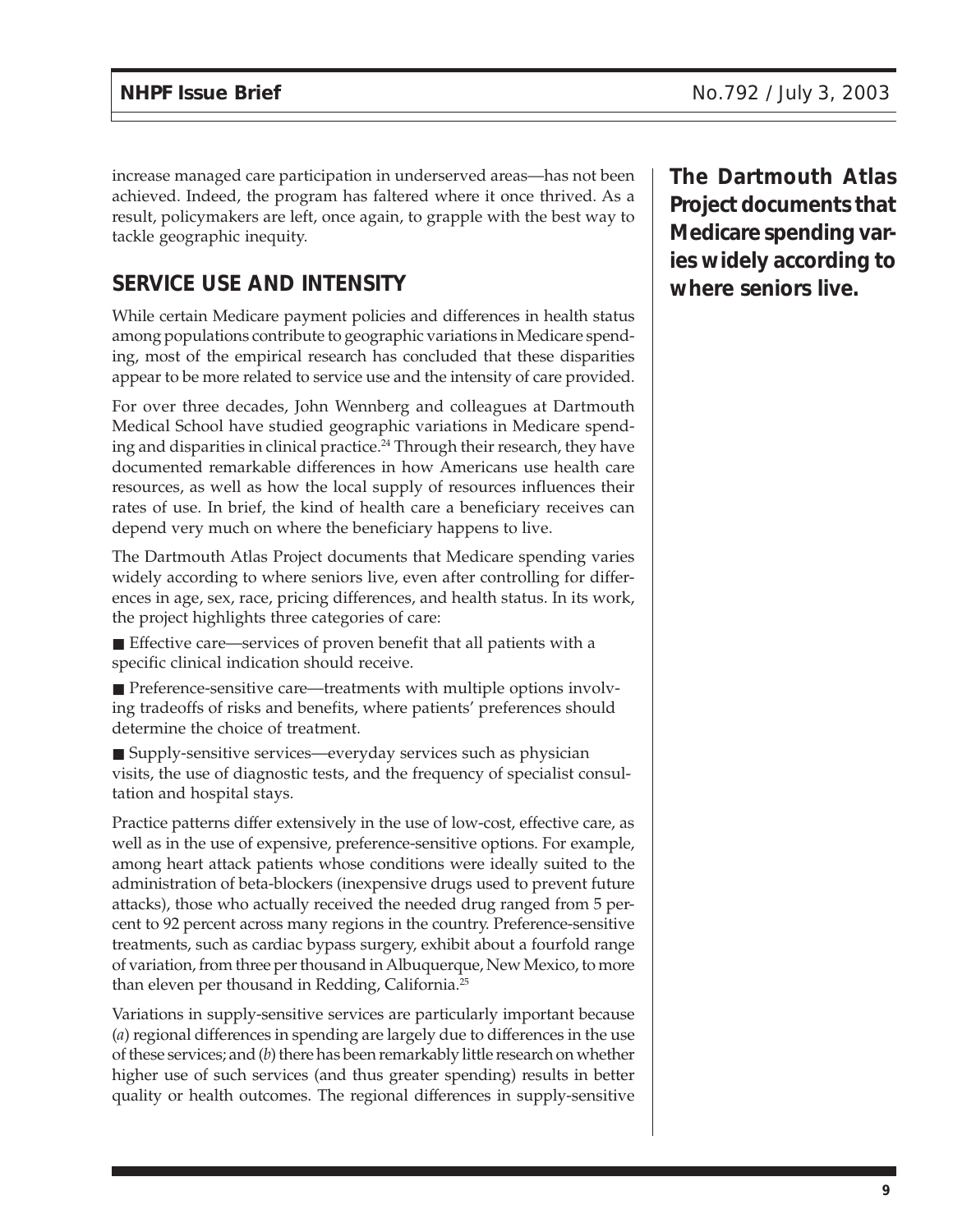services have been largely attributed to differences in the local supply of these resources, according to the Dartmouth researchers.

One category of supply-sensitive services of great interest to seniors involves the striking differences in what happens to Americans in the last six months of life. On a per person basis, the average number of visits to specialists range from 2 to 25 visits, and the number of days spent in the hospital ranges from 4.6 to 21.4 days. In some parts of the country, nearly 50 percent of people die in the hospital, rather than at home or in a nursing home or community-based setting such as hospice. In these areas, the likelihood of being admitted to an intensive care unit during the last six months of life is also higher than average. In other parts of the country, the likelihood of a hospitalized death is far smaller.

The frequency of use of everyday care, such as physician visits and diagnostic testing, also varies significantly across regions. A recent MedPAC analysis of the use of physician services found that areas with the highest service tend to be in the East, the South, and parts of a few states in the West.<sup>26</sup> Among the 50 largest MSAs, MedPAC found wide variation in the use of services such as imaging and tests. Service use variation was lowest for "major procedures," which includes services such as coronary artery bypass grafts, knee replacements, and coronary angioplasties.

### **Quantity, Not Quality**

A new comprehensive analysis published in the *Annals of Internal Medicine* compares the quality of care and health outcomes of Medicare enrollees treated in the lowest-spending regions with those treated in the highest-spending regions. The authors—led by Elliott Fisher of Dartmouth Medical School—studied nearly one million Medicare enrollees who had been hospitalized in the mid 1990s for a heart attack, hip fracture, or new diagnosis of colorectal cancer, as well as a representative sample of the elderly. The study, which adjusted for differences in price and illness levels, had several key findings:

■ Residents of higher-spending regions received about 60 percent more care than residents of lower-spending regions.

■ The additional services (and thus higher spending) were due to a more inpatient-based and specialist-oriented pattern of practice (for example, more frequent physician visits, greater use of specialists, greater use of the hospital instead of the outpatient setting as a site of care).

■ Higher-spending regions had more hospital beds and physicians.

■ Quality of care (for example, provision of preventive services) was slightly worse in higher-spending regions.

■ Health outcomes were no better or worse in the regions that provided more care.

The authors conclude that regional variations in Medicare utilization were largely due to the more inpatient-based and specialist-oriented practice **Higher-spending regions had more hospital beds and physicians.**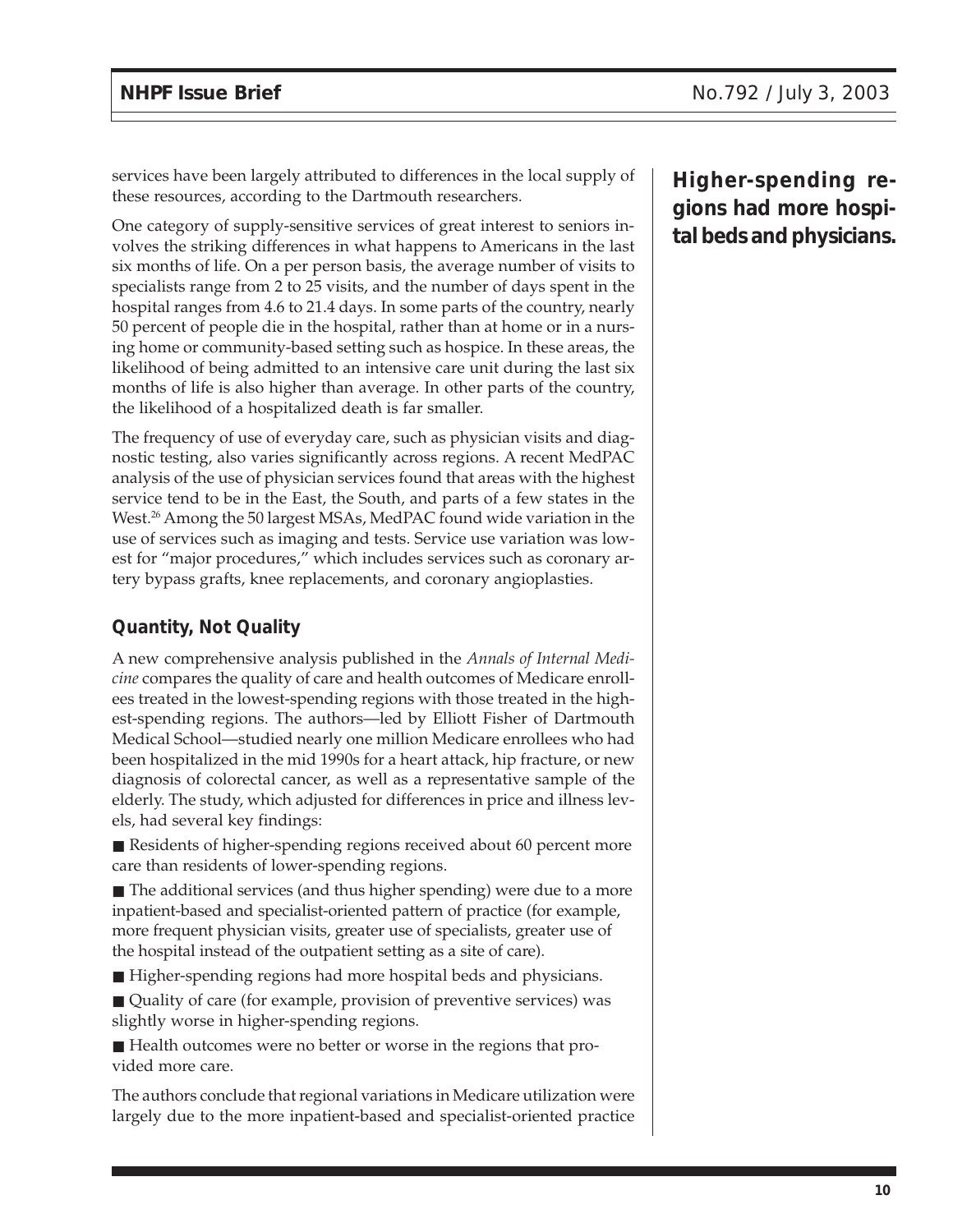pattern associated with greater availability of these resources; that the practice patterns in lower-spending regions of the United States were consistent with excellent results; and that up to 30 percent of Medicare spending could be saved if all regions were to adopt the practice patterns of the lower-spending regions.<sup>27</sup>

Another study that has attracted national attention, by Stephen F. Jencks, M.D., and colleagues at CMS, ranks states according to performance on 22 quality indicators for care of Medicare beneficiaries in 2000–2001.28 These indicators "measure delivery of services that evidence shows to be effective in preventing or treating breast cancer, diabetes, myocardial infarction, heart failure, pneumonia, and stroke." While these indicators are not perfect measures of quality, the preventive and treatment methods have been shown to improve outcomes. The Jencks study finds that better performance was concentrated in northern states and less populous states (Figure 1).

A MedPAC analysis examined the relationship between Jencks' quality of care rankings and each state's per beneficiary adjusted service use. Figure 2 sorts the states and the District of Columbia in order, from lowest adjusted service use to highest, as well as states with the lowest quality rankings to the highest. Figure 2 "shows that many states with low adjusted service use have relatively high quality by this measure, and many states with high adjusted service use have relatively low quality rankings."29





| 1st Quartile (highest) |
|------------------------|
| 2nd Quartile           |
| 3rd Quartile           |
| 4th Quartile (lowest)  |

*Source: Office of Clinical Standards and Quality, Centers for Medicare and Medicaid Services, U.S. Department of Health and Human Services.*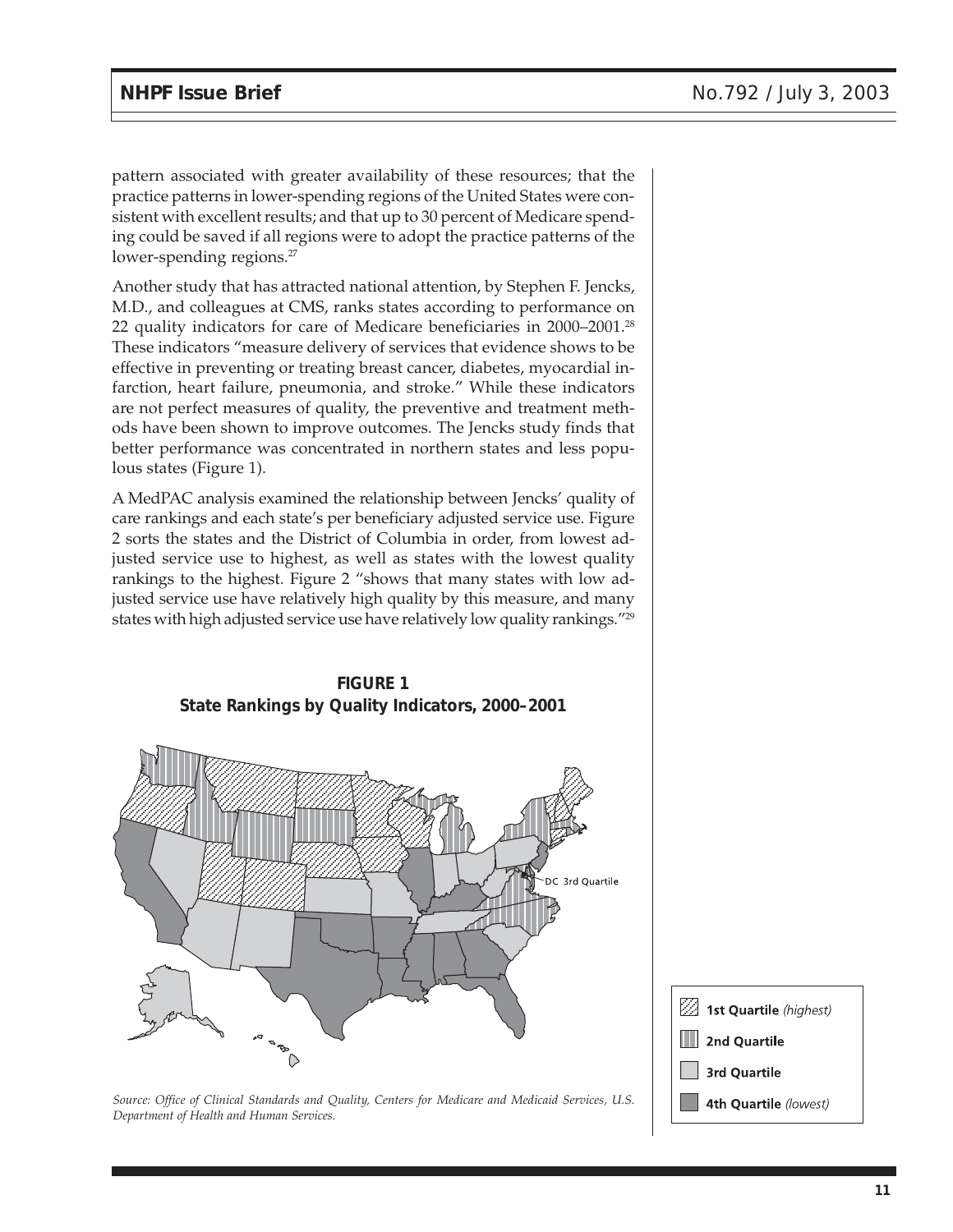

**FIGURE 2 States' Adjusted Service Use and Quality of Care, 2000**

## **Patient Demand and Technological Change**

Fisher and colleagues argue that a greater supply of resources results in higher use of services. Whether a higher volume of services is associated with better health outcomes, however, is still subject to considerable debate. Some researchers have challenged the conclusion that higher utilization is physician-induced and have argued that demand is driven by the patients. Thus, high utilization causes higher supply. For example, the large number of elderly residents with health problems in Florida has attracted doctors and facilities to the area. Sicker patients do cost more, and some analysts have argued that health status is not fully controlled for in the Dartmouth analyses.30

The Fisher study's analyses focus on regional variations at a single point in time and do not address the possibility that technological advances while expensive—may be worth it. Prominent economists, such as Joseph Newhouse, Mark McClellan, and David Cutler, argue that technological change is an important driver of growth in spending over time. Treatment substitution and expansion due to new technology have contributed to cost growth, but there is also evidence of better outcomes over time, especially in the case of specific conditions such as heart attacks,

*Source: MedPAC analysis of county-level fee-for-service expenditures and other data from Centers for Medicare and Medicaid Services and Jencks et al., 2003.*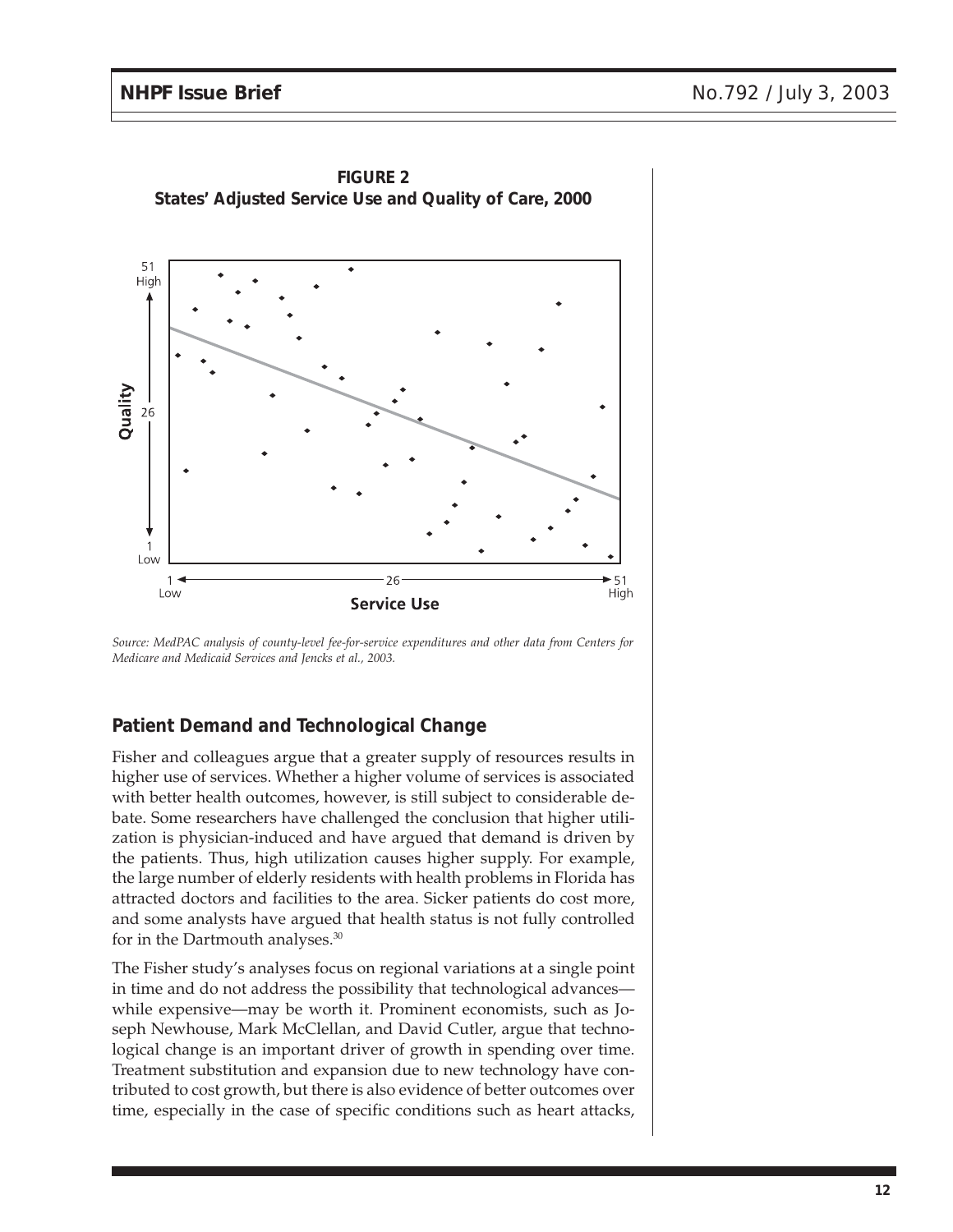depression, and cataracts. Thus, in some cases, "the health benefits more than justify the costs."<sup>31</sup> Cutler and McClellan caution that "policies that eliminate waste and increase the incremental value of treatment may also directly or indirectly retard technological progress."<sup>32</sup> Whether the differential application of beneficial technology explains geographic spending patterns, however, is questionable.

# **POLICY OPTIONS**

This wide variation in payment and services has emerged as a potent political issue. Health care providers from low-spending states have organized to protest these apparent inequities in a national program. Their main argument stems from the fact that Medicare beneficiaries pay the same Part B premium, regardless of where they live, but there is substantial geographic disparity in the volume and types of services delivered. At the same time, reform-minded policymakers see this new awareness of geographic variation as an opportunity to reduce excessive Medicare spending and reward providers who practice evidence-based medicine.

Several policy options have emerged. Chief among them are initiatives to increase funding to low-cost states; educate physicians about best practices; require more public reporting; pay for performance; and target highcost beneficiaries.

## **Increased Funding**

Most proposals currently pending in Congress to address geographic equity issues would equalize (that is, raise) Medicare payments to rural hospitals and physicians. These proposals have been championed by influential senators such as Senate Finance Committee Chairman Charles Grassley (R-Iowa) and ranking member Max Baucus (D-Mont.), making their inclusion in a broad Medicare reform bill highly likely.

Critics of this approach have warned that it may simply drive up Medicare spending, without considering quality. Increasing payments in all markets rewards inefficient, as well as efficient, health plans and providers.

Another approach, offered by the Iowa Hospital Association (and others), would rank states on both cost per beneficiary and overall quality measures (such as those used in the Jencks study). "Hospitals and physicians in states that have the best combined scores would receive a fivepercent 'add-on' as a reward for outstanding performance," according to a proposal outlined in recent testimony at a Senate Finance Committee field hearing.<sup>33</sup>

In its most recent report, MedPAC takes particular exception to proposals to address variation at the state level. First, MedPAC warns that "increasing either the use of care or the prices Medicare pays for care in lowuse states would likely increase beneficiaries' cost sharing." Second, **Medicare beneficiaries pay the same Part B premium, regardless of where they live, but there is substantial geographic disparity in the volume and types of services delivered.**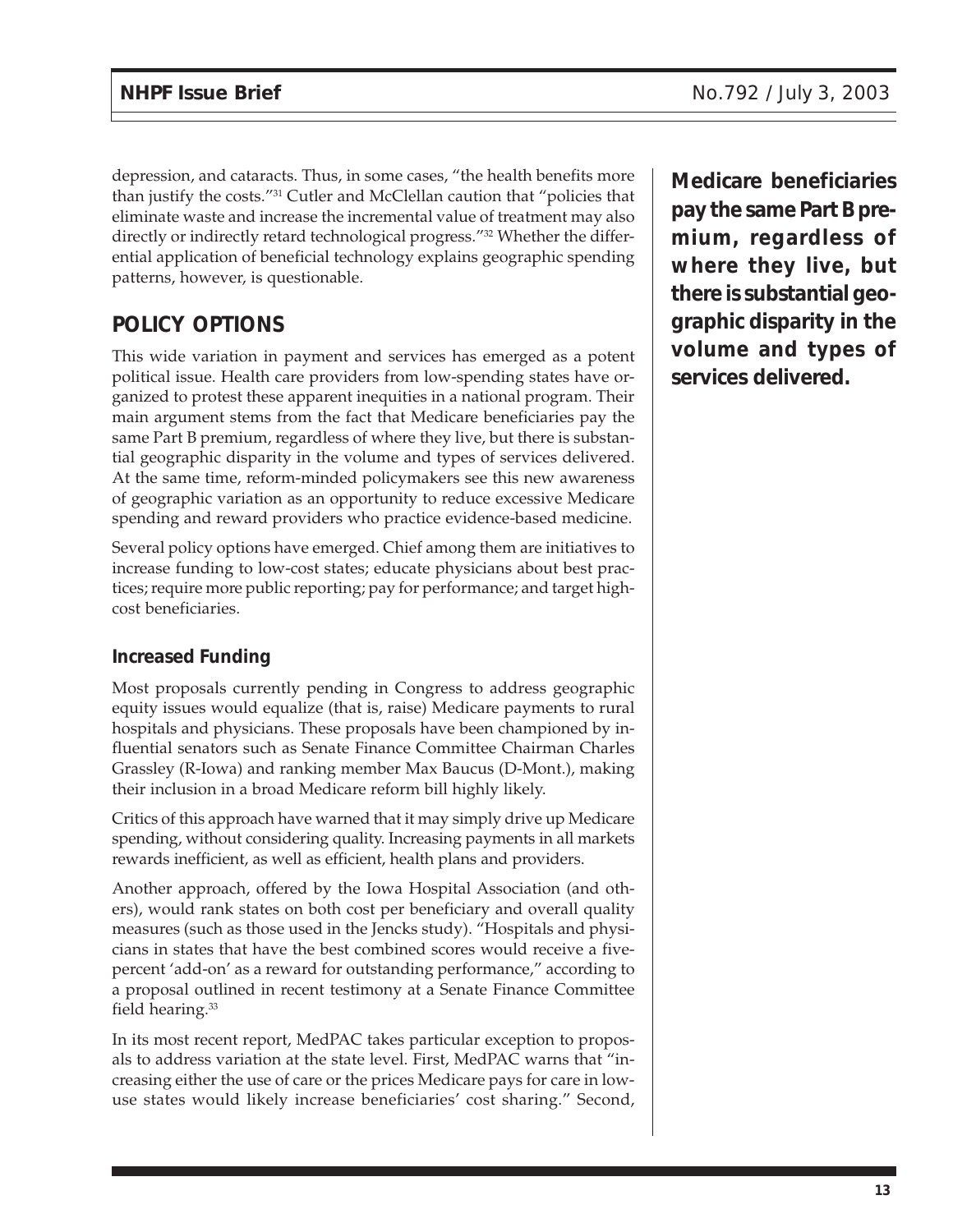MedPAC cautions that the state "is not the best geographic unit for understanding variation in service use."34 It notes that substantial variation exists among counties within the same state. For example, in Iowa, per beneficiary adjusted service use ranges from about 30 percent below to about 25 percent above the state average. A similar result was found among counties in New York. Thus, geographic variation would likely remain, even if variation among states were eliminated. In addition, the most frequently cited measures often confuse payments to providers with services received by beneficiaries and do not account for beneficiaries going across borders to receive care.

#### **Physician Education**

If physician practices are a big part of what drives variation, then why not try to change physician behavior? Former president of the American Medical Association, Nancy Dickey, who is currently president and vice chancellor of the Texas A&M University System Health Science Center, recently wrote that:

Changes in the current common processes in medical education will need to be made in order to graduate physicians and other health care providers who are comfortable with and accustomed to using evidence-based medicine in making intervention decisions....Incentives should be created to encourage current clinical faculty to overtly utilize evidence-based medicine in their teaching....[A]cademic health centers should lead the inquiry regarding development and testing of hypotheses and the design and testing of remedies for unwarranted services.<sup>35</sup>

Most physician educators acknowledge that these changes must ultimately come from within the physician community, not from health policy. Nonetheless, payment incentives today do encourage high volume and intensity. "This is not rocket science," Robert Berenson, a medical doctor and former CMS official, recently wrote. "[I]ncentives in basic payment policy drives much of the behavior that becomes manifest in regional spending variations....When Medicare pays relatively more generously for surgical [diagnosis-related groups (DRGs)] than medical DRGs in relation to underlying costs, the delivery system responds by producing more surgical services."<sup>36</sup> Designing payment incentives to encourage efficient, evidencebased care could go a long way toward changing physician behavior.

## **Public Reporting**

Health care quality initiatives have for years encouraged public reporting of data as a way to steer people toward top-performing facilities. If consumers choose certain providers based on quality information, the theory goes, underachieving providers will have to improve to remain competitive.

Medicare could require public quality and cost data reporting as a condition of participation. CMS has been moving aggressively in this direction.

**Geographic variation would likely remain, even if variation among states were eliminated.**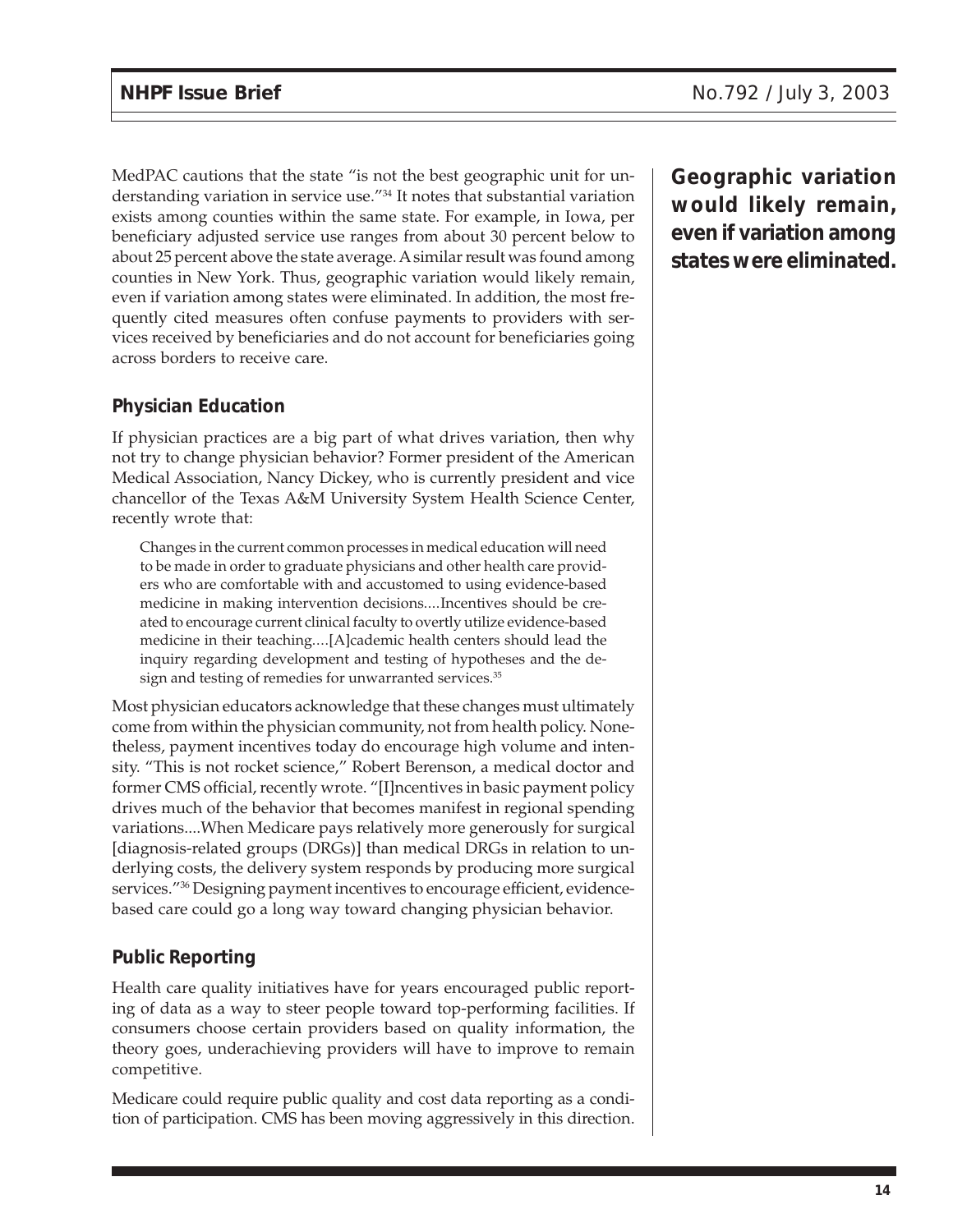Through its "Nursing Home Compare" Web site, CMS now provides information about nursing homes (such as number of certified beds, type of ownership, and deficiencies found during the last state inspection) and about their residents (such as percentage with pressure sores or delirium). $37$ Across the country, CMS also sponsored newspaper ads that contained comparative quality information on nursing homes. The initiative is designed to help consumers make informed decisions among nursing homes in their local areas. CMS also hopes to create market incentives for nursing homes to improve quality. The first phase of a similar initiative for home health agencies was launched this spring in eight states.<sup>38</sup> CMS has similar beneficiary-oriented comparison tools, such as "Medicare Health Plan Compare" and "Dialysis Facility Compare" available on its Web site (www.medicare.gov).

Whether performance reports can truly move the market to encourage high-quality, efficient care remains to be seen. Efforts to compare hospitals, nursing homes, and health plans have been met with strong criticism from industry officials, who assert that performance measures do not adequately reflect severity-of-illness differences. Nevertheless, public reporting has forced providers to come to the table to discuss the appropriateness and reliability of performance measures. These measures, in turn, begin to build a foundation for rewarding quality.

## **Pay for Performance**

Rewarding quality in health care delivery has become the new mantra for public and private purchasers alike. "Selective contracting," "centers of excellence," and "paying for performance" are terms of art for a similar concept. Under this approach, providers would be evaluated and recognized for superior performance. Providers who were "doing it right" could conceivably be rewarded with more patients and extra payments. Purchasers (including Medicare) would pay providers differentially, based on the achievement of specified performance targets, rather than uniformly through a national formula.

Legislation that would establish Medicare demonstration programs to test health delivery factors that encourage the delivery of improved quality in patient care was included in the Senate Medicare prescription drug bill.<sup>39</sup> Sponsored originally as S. 1148, the bill would support demonstration projects that encourage "the appropriate use of best practice guidelines by providers and services by beneficiaries," and "reduced scientific uncertainty in the delivery of care through the examination of variations in the utilization and allocation of services, and outcomes measurement and research."40 In its most recent report to Congress, released June 15, 2003, MedPAC also recommended that the Secretary "conduct demonstrations to evaluate provider payment differentials and structures that reward and improve quality."41

**Public reporting has forced providers to come to the table to discuss the appropriateness and reliability of performance measures.**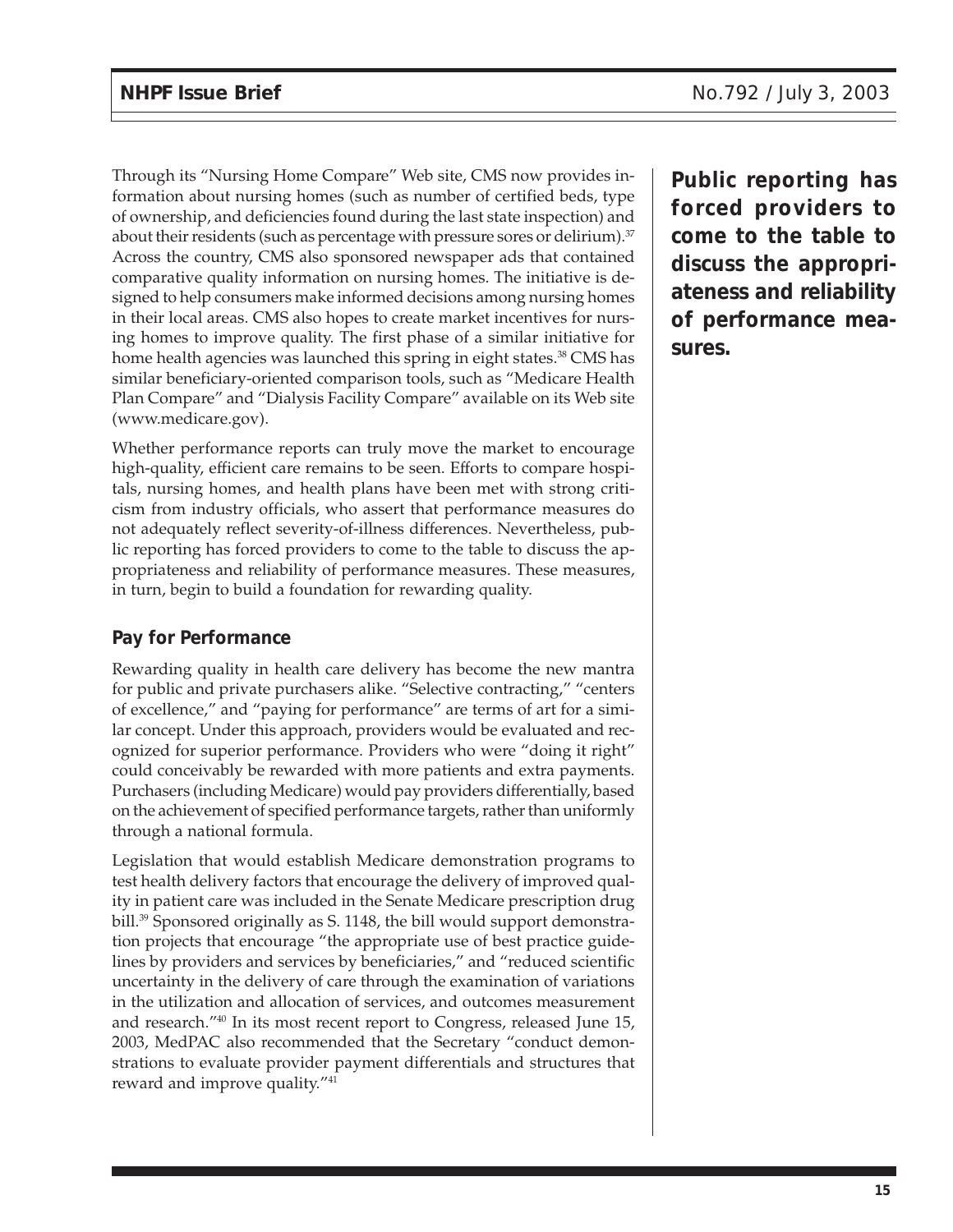Jack Wennberg and his colleagues at Dartmouth have promoted the establishment of comprehensive centers for medical excellence (CCMEs). To qualify, hospitals, provider networks, or organizations representing regional coalitions would agree to establish best-practice, evidence-based models. CCMEs would partner with the federal government to "bring about fundamental improvements in the performance of the U.S. health care industry" and reduce unwarranted variations.<sup>42</sup> Medicare would provide incentives to encourage beneficiaries to seek care from CCMEs.

Other proposals adopt this carrot approach by giving bonuses to health care systems, health plans, or physician groups that achieve standards defined at a national level. The stick method would establish provider eligibility requirements governing who is allowed to receive Medicare payments. For example, hospitals would be required to meet certain performance goals as a condition of participation. Medicare could selectively contract only with physicians who adhere to evidence-based practice guidelines.

Innovative purchasers have been moving toward performance-based pay, led by the efforts of the Leapfrog Group, a consortium of large private and public health care purchasers. These purchasers have begun to collect data that will enable them to reward providers who adopt the best practices. However, they do acknowledge that this process is easier said than done. Performance-based pay raises tricky design issues, such as whether performance targets should be based on national or regional benchmarks or provider-specific improvement. Also, veteran purchasers warn that "one person's variation is another's person's income."<sup>43</sup>

#### **Focus on High-Cost Beneficiaries**

Disease and chronic-care management have also gained attention as an alternative means to reduce Medicare spending. This approach maintains that Medicare could target individuals with multiple chronic conditions, better coordinate their care, encourage adherence to evidence-based treatment guidelines, and thereby lower costs. Almost 32 percent of Medicare beneficiaries have four or more chronic conditions and drive almost 79 percent of program spending.<sup>44</sup> Thus, the potential gains in efficiency could be quite significant. CMS has undertaken a series of demonstration projects to test different care- and disease-management strategies.<sup>45</sup> In addition, both the House and Senate Medicare prescription drug bills contain provisions to better coordinate care for beneficiaries with chronic conditions.<sup>46</sup>

A recent analysis by Dan Crippen, Steve Lieberman, and colleagues considers the alternative approaches of targeting high-cost regions and targeting spending on high-cost individuals as a way to reduce Medicare spending. Crippen and Lieberman conclude that "a strategy centered on highcost individuals may hold the promise of greater 'bang for the buck."<sup>47</sup>

While it would not address geographic disparities per se, it may reach the same desired outcomes, in a way that is much less politically volatile.

**Veteran purchasers warn that "one person's variation is another's person's income."**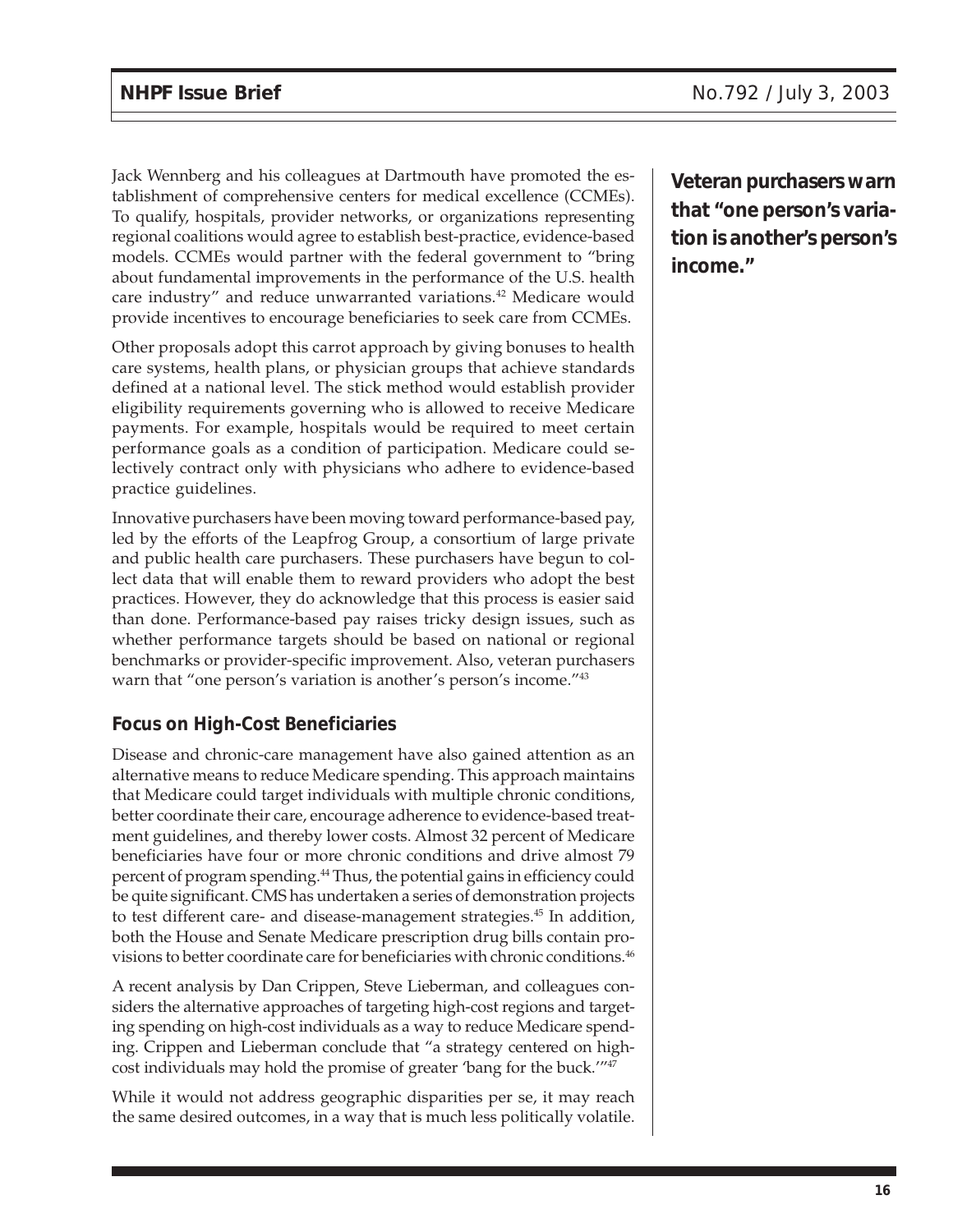Nonetheless, the authors acknowledge that focusing on high-cost individuals presents three major challenges: (*a*) identifying beneficiaries; (*b*) developing and implementing effective interventions to improve outcomes and quality of care; and (*c*) designing and implementing an appropriate payment system.

# **CONCLUSION**

Policymakers have tried numerous ways to reduce variation in the Medicare program, from the adoption of the inpatient PPS in 1984 up to M+C payment changes in 1997. Despite these efforts, many patterns of spending and utilization have stayed consistent over time. Low-spending areas seem determined to get their "fair share." However, transferring dollars from high-spending to low-spending regions would be politically explosive.

Most recently, public and private efforts seem to focus on changing incentives to reward quality rather than volume and intensity. Demonstration projects may afford the opportunity to test theories in an extremely complicated health care delivery system.

Both the House and Senate Medicare reform proposals currently being considered would divide the country into regions to receive prescription drug benefits. Many lawmakers have raised concerns that benefits and premiums could vary in different regions around the country, raising important questions of equity. Thus, geographic differences in payment, cost, and quality will surely intensify as the debate moves forward. To achieve meaningful Medicare reform that enjoys widespread support, these differences will need to be addressed in a reasoned manner.

# **ENDNOTES**

1. Centers for Medicare and Medicaid Services, "Medicare + Choice (AAPCC) Payment Rates Information," U.S. Department of Health and Human Services; accessed June 20, 2003 at http://www.cms.gov/healthplans/rates/.

2. S. 1, Prescription Drug and Medicare Improvement Act of 2003, Title IV, 412 (a).

3. Medicare Payment Advisory Commission (MedPAC), *Report to the Congress: Variation and Innovation in Medicare*, Washington, D.C., June 2003, 6.

4. Centers for Medicare and Medicaid Services, *Health Care Financing Review: Medicare and Medicaid Statistical Supplement, 2001* (Baltimore: U.S. Department of Health and Human Services, 2001), 210.

5. U.S. General Accounting Office (GAO), *Medicare Physician Payments: Medical Settings and Safety of Endoscopic Procedures,* GAO-03-179, October 2002, 4.

6. MedPAC, *Variation and Innovation*, 4.

7. Todd Anderson, Dan Crippen, Julie Lee, and Steve Lieberman, "Lowering Medicare Costs: Regions or Beneficiaries?" paper presented at conference, Regional Disparities in Health Spending: Implications for the Private Market and Medicare, Council on Health Care Economics and Policy, Princeton, N.J., May 15–16, 2003, 7.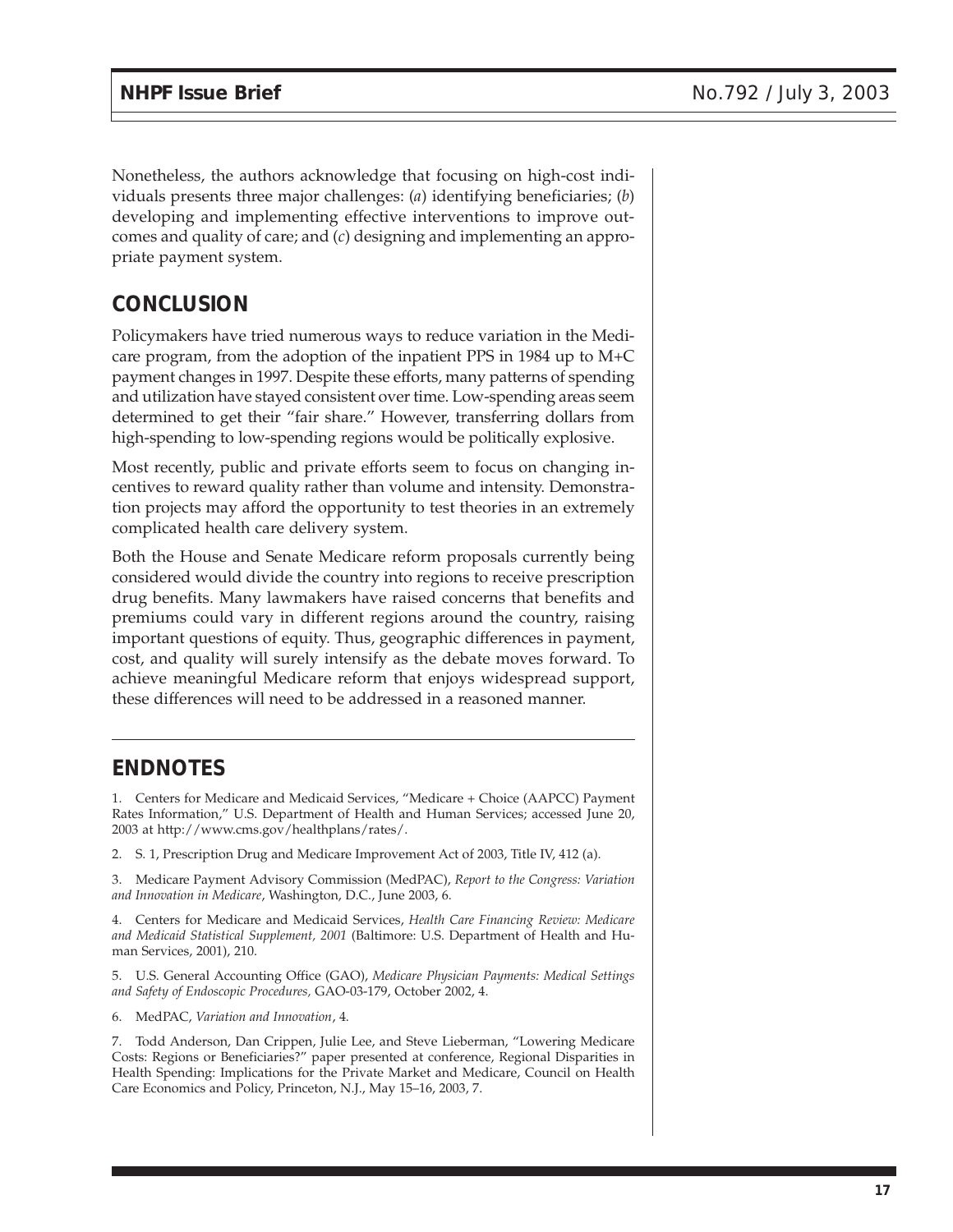8. Julie C. Bolen, Luann Rhodes, Eve E. Powell-Griner, Shayne Bland, and Deborah Holtzman, "State-Specific Prevalence of Selected Health Behaviors by Race and Ethnicity— Behavioral Risk Factor Surveillance System," Centers for Disease Control and Prevention, 1997; accessed May 14, 2003, at http://www.cdc.gov/mmwr/preview/mmwrhtml/ ss4902a1.htm.

9. Centers for Disease Control and Prevention, *Chronic Diseases and Their Risk Factors: The Nation's Leading Causes of Death*, U.S. Department of Health and Human Services, 1999, 6; accessed June 10, 2003, at http://www.cdc.gov/nccdphp/statbook/pdf/cdrf1999.pdf.

10. Center on an Aging Society, "Rural and Urban Health," Data Profile Number 7, Georgetown University, January 2003.

11. Medicare Payment Advisory Commission (MedPAC), *Report to the Congress: Medicare in Rural America*, Washington, D.C., June 2001, 27.

12. For a thorough discussion of how Medicare pays for services, see Medicare Payment Advisory Commission, *Report to the Congress: Medicare Payment Policy*, Washington, D.C., March 2003, Appendix A, 219–242.

13. OMB and the Census Bureau recently released the designations and definitions of 49 new metropolitan statistical areas and 565 newly created micropolitan areas. At press time, it was unclear how CMS would apply the new definitions.

14. U.S. General Accounting Office (GAO), *Medicare Hospital Payments: Refinements Needed to Better Account for Geographic Differences in Wages*, GAO-02-963, September 2002, 22.

15. GAO, *Medicare Hospital Payments*, 15.

16. MedPAC, *Variation and Innovation*, 52.

17. William J. Scanlon, U.S. General Accounting Office, testimony before the Subcommittee on Health, Committee on Ways and Means, U.S. House of Representatives, July 23, 2002, 11.

18. S. 375, introduced by Sens. Pete Domenici (R-N. Mex.), Blanche Lincoln (D-Ark.), Jay Rockefeller (D-W. Va.), and Craig Thomas (R-Wyo.), and H.R. 755, introduced by Rep. Heather Wilson (R-N. Mex.), on February 12, 2003.

19. Scanlon, testimony, 11.

20. MedPAC, *Medicare Payment Policy*, 227.

21. For a detailed discussion of Medicare's special payment provisions for rural providers and criteria for qualification, see MedPAC, *Medicare in Rural America*, 58–59 and Appendix B.

22. For a detailed description of BBA M+C payment changes, see Nora Super Jones, "Medicare+Choice: Where to from Here?" NHPF Issue Brief No. 758, September 8, 2000, 3–4.

23. Marsha Gold and Lori Achman, "Trends in Premiums, Cost-Sharing, and Benefits in Medicare+Choice Health Plans, 1999–2001," Issue Brief, Commonwealth Fund, April 2001, 2; accessed May 29, 2003, at http://www.cmwf.org.

24. Center for the Evaluative Clinical Sciences, "Dartmouth Atlas of Health Care," Dartmouth Medical School; accessed May 21, 2003, at http://www.dartmouthatlas.org.

25. John E. Wennberg, Elliott S. Fisher, and Jonathan S. Skinner, "Geography and the Debate over Medicare Reform," *Health Affairs,* Web Exclusive, February 13, 2002, W98–W100; accessed May 29, 2003, at http://www.healthaffairs.org/WebExclusives/ Wennberg\_Web\_Excl\_021302.htm.

26. MedPAC, *Variation and Innovation*, 65.

27. Elliott S. Fisher, David E. Wennberg, Therese A. Stukel, Daniel J. Gottlieb, F. L. Lucas, and Etoile L. Pinder, "The Implications of Regional Variations in Medicare Spending. Part 1: The Content, Quality, and Accessibility of Care," *Annals of Internal Medicine*, 138, no. 4 (February 18, 2003): 273. Additional information is available at Center for the Evaluative Clinical Sciences, Dartmouth Medical School, "Policy Summary: Implications of Regional Variations in Medicare Spending"; accessed April 8, 2003, at http://www.dartmouthatlas.org.